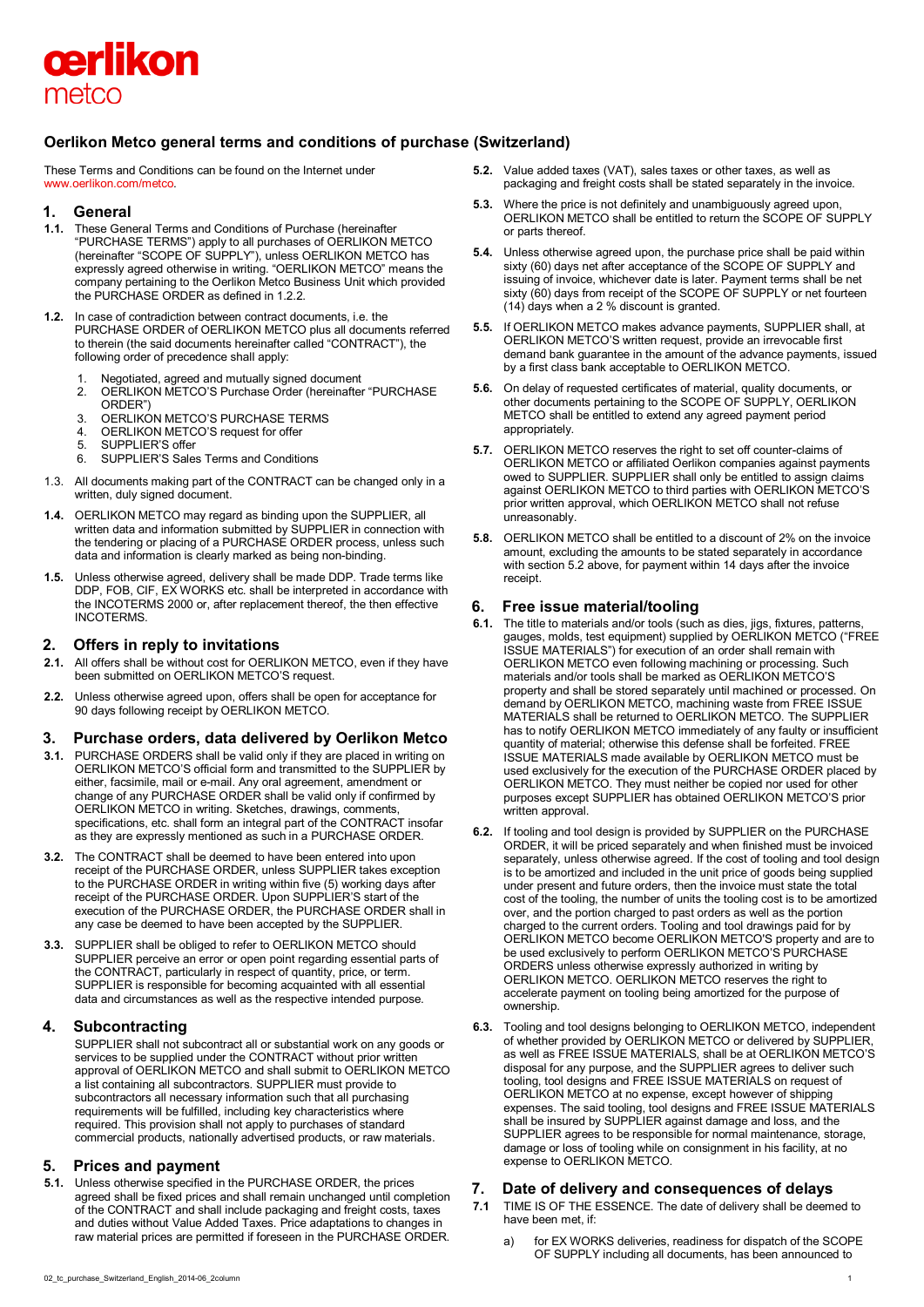

OERLIKON METCO (department responsible for the CONTRACT) before expiry of the delivery date;

- b) in all other cases, the SCOPE OF SUPPLY, including all documents, has arrived at the place of destination and/or the performance of the services has been accepted before expiry of the delivery date.
- **7.2** Foreseeable delays in delivery shall be notified immediately, stating the reasons and the expected duration of the delay, regardless of whether the whole or part of the SCOPE OF SUPPLY is concerned.
- **7.3** In cases of delayed delivery, OERLIKON METCO shall be entitled to pursue all claims provided by law, irrespective of whether the SUPPLIER has notified the delay or a penalty has been agreed upon.
- **7.4** Subject to section 7.3 above, if a fixed date has been agreed upon for the execution of the SCOPE OF SUPPLY, and if this date will not be observed due to reasons attributable to SUPPLIER or its subcontractors, OERLIKON METCO reserves the right to (i) either terminate the CONTRACT and to ask for the reimbursement of all up-front and down payments made, after having given SUPPLIER a last opportunity to fulfill its obligations, or (ii) ask the SUPPLIER to hand over the commenced work against payment of the value which this work has for OERLIKON METCO
- **7.5** If the delivery date has not been met, and provided OERLIKON METCO does not exercise its rights described in section 7.4 above, SUPPLIER shall pay a penalty for the delay in addition to the damages caused by the delay. This penalty shall amount to one and a half percent (1.5 %) per full week of the purchase price for the entire SCOPE OF SUPPLY. The aggregate penalty for delay shall not exceed nine percent (9%) of the entire purchase price. Penalties paid shall be deducted from actual damages claimed by OERLIKON METCO.
- **7.6** SUPPLIER shall not be entitled to use the non-arrival of essential documents, FREE ISSUE MATERIALS or other objects to be supplied by OERLIKON METCO as a defense, unless the same had been demanded in good time from OERLIKON METCO, or, if dates of delivery had been agreed, a reminder had been sent in due time to OERLIKON METCO.

## **8. Packaging, shipment**

- **8.1.** Unless otherwise agreed upon, the SCOPE OF SUPPLY shall be shipped DDP to the place of destination. SUPPLIER shall be liable for suitable and appropriate packaging, protecting the goods against damage and corrosion during shipment, and, where applicable, any subsequent short term storage (i.e. up to a maximum of 60 days). Where special packaging is agreed, OERLIKON METCO'S instructions have to be observed. SUPPLIER shall be liable for damages due to improper packaging and/or failure to conform to OERLIKON METCO'S instructions.
- **8.2.** OERLIKON METCO reserves the right to return packaging material against credit of the amount charged to OERLIKON METCO. The cost of return shipment shall be for account of OERLIKON METCO.
- **8.3.** Where special care is required during unpacking, SUPPLIER shall notify OERLIKON METCO about the specifics thereof in due course. In particular, a suitable and conspicuous warning shall be attached to the packaging.

## **9. Compliance with applicable laws**

**9.1.** SUPPLIER warrants that it will comply with all applicable laws, statutes, rules, regulations or orders in the performance of the SCOPE OF SUPPLY, and shall provide all documents required for the export from the place of production and import to the place of end-use, such as but not limited to certificates of origin, export licenses, material safety data sheets, etc..

# **10. Delivery / export control**

- **10.1.** Partial deliveries and/or deliveries made prior to the agreed date of delivery shall not be permitted without OERLIKON METCO'S express prior written approval.
- **10.2.** SUPPLIER undertakes to inspect the goods before shipment to ensure that they comply in terms of quality and quantity with the PURCHASE ORDER. Only material which has passed the inspection shall be delivered.
- **10.3.** Each shipment has to include a detailed delivery note containing OERLIKON METCO'S references, confirmation of the herein above mentioned inspection, and in particular **OERLIKON METCO'S purchasing order number**. For shipments to different delivery addresses, OERLIKON METCO requires separate delivery notes.
- **10.4.** Unless otherwise agreed upon, the invoice, in duplicate and the second document marked as "COPY", has to be sent to OERLIKON METCO by separate mail. Any costs caused by non-compliance shall be borne by the SUPPLIER.
- **10.5.** All correspondence (letters, delivery notes, invoices etc.) must show OERLIKON METCO'S purchasing order number, order date, article designations with indication of quantities, delivery notes also with indication of gross and net weight. The delivery note must indicate OERLIKON METCO'S delivery address according to the CONTRACT.
- **10.6.** The SUPPLIER hereby represents and warrants that it is, and will remain in compliance with the requirements of all applicable export laws and regulations, including but not limited to the U.S. Export Administration Regulations and International Traffic in Arms Regulations. Such requirements include, but are not limited to obtaining all required authorizations or licenses for the export or re-export of any controlled item, product, article, commodity, software or technology. Without limiting the generality of the foregoing, the SUPPLIER hereby represents and warrants that it has not been, and is not currently, debarred, suspended or otherwise prohibited or restricted from exporting, reexporting, receiving, purchasing, processing or otherwise obtaining any item, product, article, commodity, software or technology regulated by any agency of the United States or any other state. The SUPPLIER agrees to indemnify and hold harmless OERLIKON METCO from any costs, penalties or other losses caused by, or related to, any violation or breach of the warranties contained in this provision.

## **11. Transfer of ownership and risk**

- **11.1.** Transfer of ownership shall take place at the time when the SCOPE OF SUPPLY or parts thereof have been finished. Between transfer of ownership and delivery, SUPPLIER will store the SCOPE OF SUPPLY without costs to OERLIKON METCO and mark them as owned by OERLIKON METCO. Furthermore, SUPPLIER undertakes to store and insure the SCOPE OF SUPPLY as if the ownership would not have been transferred.
- **11.2.** Risk shall pass to OERLIKON METCO at the time of arrival of the delivery at the agreed place of delivery.
- **11.3.** Should the requested shipment documents not be supplied in accordance with the CONTRACT and/or OERLIKON METCO'S instructions, the goods shall be stored at the SUPPLIER'S charge and risk until arrival of the same.

# **12. Termination for convenience, cancellation for default**

#### **12.1.** Termination for Convenience

Work may be terminated under the CONTRACT by OERLIKON METCO at the sole discretion of OERLIKON METCO in whole or in part at any time by written notice. In this case, OERLIKON METCO shall reimburse the SUPPLIER'S actual and non-cancelable expenses, which it necessarily incurred for the appropriate execution of the CONTRACT until the termination, all as determined by generally accepted accounting principles. Such reimbursable expenses shall not include the business profit, fixed overhead, royalties, development cost for serial machines and other similar cost of the SUPPLIER. In consideration of the payment made, SUPPLIER shall deliver or assign to OERLIKON METCO any work in progress, and OERLIKON METCO shall be entitled to use said work in progress at its own discretion.

**12.2.** Cancellation for Default

In the event SUPPLIER shall be adjudged bankrupt, make a general assignment for the benefit of its creditors, or if a receiver shall be appointed on account of SUPPLIER'S insolvency, or in the event SUPPLIER is in default of any provisions or requirements under the CONTRACT, OERLIKON METCO may, by written notice to SUPPLIER, without prejudice to any other rights or remedies which OERLIKON METCO may have under the CONTRACT, cancel further performance by SUPPLIER under the PURCHASE ORDER. In the event of such cancellation, OERLIKON METCO may complete the performance of the PURCHASE ORDER by such means as OERLIKON METCO selects and SUPPLIER shall be responsible for any additional costs incurred by OERLIKON METCO in so doing, SUPPLIER shall deliver or assign to OERLIKON METCO any work in progress as OERLIKON METCO may request and shall grant OERLIKON METCO the right to use or have used all SUPPLIER documentation required for the completion of the SCOPE OF SUPPLY. Any amounts due to SUPPLIER for goods and services completed by SUPPLIER in full compliance with the terms of the CONTRACT prior to such termination shall be subject to set off of OERLIKON METCO'S additional costs of completing the PURCHASE ORDER and other damages incurred by OERLIKON METCO as a result of SUPPLIER'S default.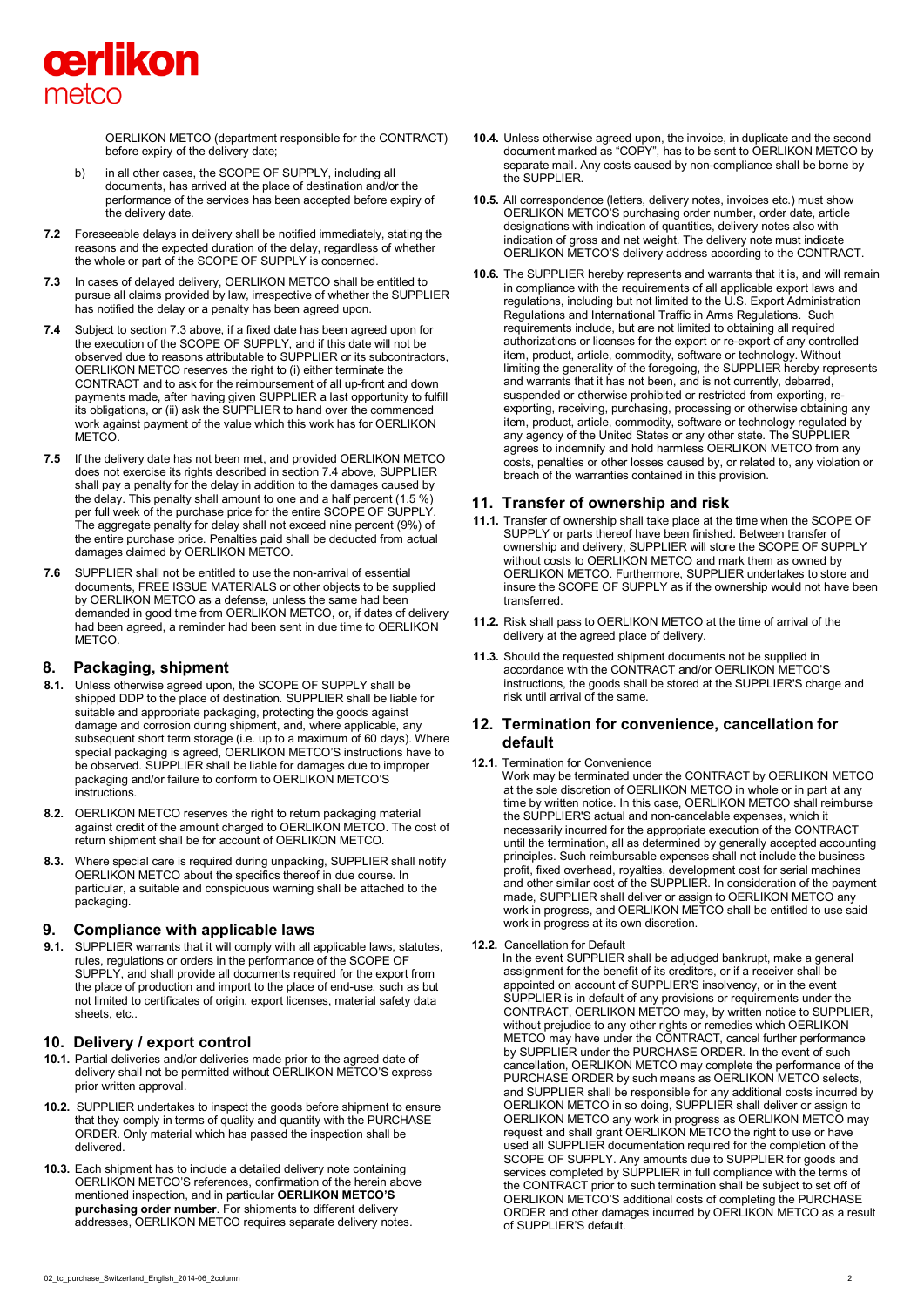

## **13. Inspection, drawings, test certificates, operating instructions spare parts**

- **13.1.** OERLIKON METCO or its representatives shall be entitled, with reasonable notice, to carry out inspections and ongoing examinations of the production, respectively to reject faulty parts during manufacturing. Inspections or examinations shall not relieve SUPPLIER from its exclusive responsibility for the whole SCOPE OF SUPPLY. During the execution of the CONTRACT, SUPPLIER shall allow free access to the manufacturing plants as well as to those of its subcontractors during reasonable business hours.
- **13.2.** OERLIKON METCO'S approval of final construction drawings shall not relieve SUPPLIER of its responsibility for the SCOPE OF SUPPLY.
- **13.3.** Final construction drawings, test certificates, maintenance and operating instructions and spare parts' lists required for the proper maintenance of the SCOPE OF SUPPLY shall be handed over to OERLIKON METCO in the quantities and languages requested together with the delivery at the latest.
- **13.4.** SUPPLIER undertakes to deliver to OERLIKON METCO spare parts related to the SCOPE OF SUPPLY, at OERLIKON METCO'S request, within ten (10) years after acceptance as described in Article 14 hereof.

### **14. Acceptance, warranty and guarantees**

- **14.1.** Unless otherwise agreed upon in writing, acceptance shall take place after delivery at the place of destination or after placing into operation, whichever occurs later. Payment for work in whole or part will not constitute acceptance.
- **14.2.** SUPPLIER expressly warrants that the entire SCOPE OF SUPPLY covered by the CONTRACT will conform to the specifications, drawings, samples, performance guarantees, or any kind of description furnished by or specified by OERLIKON METCO, and will be merchantable, of good material and workmanship and free from defects. SUPPLIER expressly warrants that the material covered by the CONTRACT will be fit and sufficient for the purpose specified. If certificates, test reports or similar documents form part of the agreed SCOPE OF SUPPLY, the data contained therein shall be deemed as warranted characteristics, even if such certificates etc. originate from subcontractors.
- **14.3.** Unless otherwise agreed upon in writing, SUPPLIER expressly warrants that in executing the CONTRACT, SUPPLIER and the subcontractors have applied the principles of quality assurance according to the relevant ISO or equivalent standards. Quality records have to be safely archived for the period required by the applicable law for the respective goods, however not less than ten (10) years after acceptance as defined in Article 14.1 hereof.
- **14.4.** Should SUPPLIER fail to meet the warranties or guarantees during the warranty and guarantee period, SUPPLIER shall at OERLIKON METCO'S option forthwith remedy the defects on the spot or have them remedied at SUPPLIER'S costs. Should SUPPLIER fail to remedy defects forthwith or in case of emergency, OERLIKON METCO shall be entitled to remedy the defects itself or cause them to be remedied by a third party, in each case at the SUPPLIER'S charge and risk.
- **14.5**. OERLIKON METCO shall not be obliged to inspect the SCOPE OF SUPPLY or parts thereof immediately. Defects will be notified after detection. SUPPLIER hereby waives the defense of tardy notification.
- **14.6.** Unless otherwise agreed in the CONTRACT, and if the SCOPE OF SUPPLY encompasses erection and/or commissioning services, the warranty and guarantee period shall be 24 months from date of acceptance of the SCOPE OF SUPPLY. In all other cases, the warranty and guarantee period shall extend twelve (12) months from acceptance by OERLIKON METCO or putting into commercial operation of the part(s) or materials provided under the PURCHASE ORDER, whichever occurs later. For repaired or replaced goods, the warranty and guarantee period shall start anew from the date at which they are put into operation.

Goods produced by other materials than those specified, or by defective materials, shall be replaced by SUPPLIER free of charge within 5 years from delivery.

- **14.7.** Where substitute delivery is made, the items originally delivered to OERLIKON METCO shall be left with OERLIKON METCO for use free of charge until impeccable substitute delivery is ready for operation to OERLIKON METCO. The same shall apply in case of whole or partial termination of the contract due to faulty supply.
- **14.8.** In the event of disputes on quality parameters, an expert opinion will be obtained. Unless otherwise agreed upon in writing, the opinion of the Swiss Federal Laboratories for Materials Testing & Research (EMPA) will be requested. The parties undertake to accept the findings of the agreed expert or the EMPA as the case may be. The costs of the expert opinion will be borne by the party at fault.

**14.9.** SUPPLIER will defend and indemnify OERLIKON METCO and its directors, officers, and employees, and the successors and assignees, and OERLIKON METCO'S customers (OERLIKON METCO and each of the aforementioned persons and/or companies referred to as "OERLIKON METCO Indemnitee"), and hold each OERLIKON METCO Indemnitee harmless from and against any and all liabilities, damages, settlements, penalties, fines, costs or expenses (including, without limitation, reasonable attorneys' fees and other expenses of litigation) arising out of any claim, complaint, suit, proceeding or cause of action brought against a OERLIKON METCO Indemnitee by a third party alleging damage, personal injury, death or otherwise, arising from or occurring as a result of (I) Product defects, (ii) any breach by SUPPLIER of its representations and warranties and obligations under this Agreement, (iii) the negligent, fraudulent or wilful acts, omission or misrepresentations of SUPPLIER, or (iv) SUPPLIER'S violation of any applicable law in the performance of its obligations under the CONTRACT.

## **15. Work carried out in Oerlikon Metco's works or at site**

If work is carried out in OERLIKON METCO'S or its customer's works, or on construction or erection sites, these PURCHASE TERMS shall be supplemented by OERLIKON METCO'S or its customer's safety instructions and rules for external companies. SUPPLIER shall request them and acknowledge receipt in writing. Furthermore, SUPPLIER shall instruct its employees, consultants, etc. to comply with such instructions and rules.

# **16. Intellectual property and secrecy**

- **16.1.** OERLIKON METCO retains all intellectual property rights on all documents, such as drawings, sketches, calculations, models, etc., which OERLIKON METCO hands over to SUPPLIER before or after the conclusion of the CONTRACT. SUPPLIER will use these documents for the exclusive purpose of executing the CONTRACT. Without OERLIKON METCO'S prior written approval, SUPPLIER shall **NOT** be entitled to manufacture products based on these documents for third parties, or to copy such documents, or to make them known in whatever way to third parties, which are not directly involved in the execution of the CONTRACT or parts thereof. On demand, all documents, together with all copies or reproductions thereof, shall immediately be handed over to OERLIKON METCO. After completion of the delivery, or should the SCOPE OF SUPPLY not be delivered, SUPPLIER shall immediately return all documents to OERLIKON METCO without OERLIKON METCO'S request. SUPPLIER however shall be entitled to retain one copy for legally or contractually required archiving purposes.
- **16.2.** SUPPLIER warrants that the SCOPE OF SUPPLY and any component part thereof shall not infringe any intellectual property rights of third parties. In the event of any infringement relating to the SCOPE OF SUPPLY, OERLIKON METCO may, in its sole discretion, ask SUPPLIER to procure the right to use the equipment without impairing its suitability, or modify or replace it to make the use by OERLIKON METCO or its customer non-infringing.
- **16.3.** SUPPLIER undertakes to provide OERLIKON METCO all documents and information produced in connection with the SCOPE OF SUPPLY. OERLIKON METCO shall have an unrestricted right to use said documents for the purposes of operation, maintenance, repair, training and enlargement of the SCOPE OF SUPPLY.
- **16.4.** OERLIKON METCO and/or its customer shall not be mentioned in any publications for advertising purposes without OERLIKON METCO'S prior written approval.

## **17. Force majeure**

- **17.1.** SUPPLIER shall not be liable for any non-performance, loss, damage, or delay due to war, riots, fire, flood, strikes or labor difficulty, governmental actions, acts of God, acts of OERLIKON METCO or its customer, delays in transportation, or other causes beyond the reasonable control of SUPPLIER. In the event of delay in performance due to any such cause, the date of delivery or time for completion will be extended to reflect the length of time lost by reason of such delay. If the grounds for Force Majeure continue for more than two (2) months, either OERLIKON METCO or SUPPLIER may terminate the CONTRACT upon seven (7) days written notice to the other party.
- **17.2.** SUPPLIER shall be entitled to be compensated in case of termination, for the work done prior to termination and the expenses for noncancelable procurements. OERLIKON METCO shall be entitled to receive all work results for which it has paid.

### **18. Miscellaneous**

### **18.1. Applicable Laws and Jurisdiction**

The CONTRACT is construed and shall be interpreted in accordance with the laws of Switzerland under exclusion of the conflict of law rules.